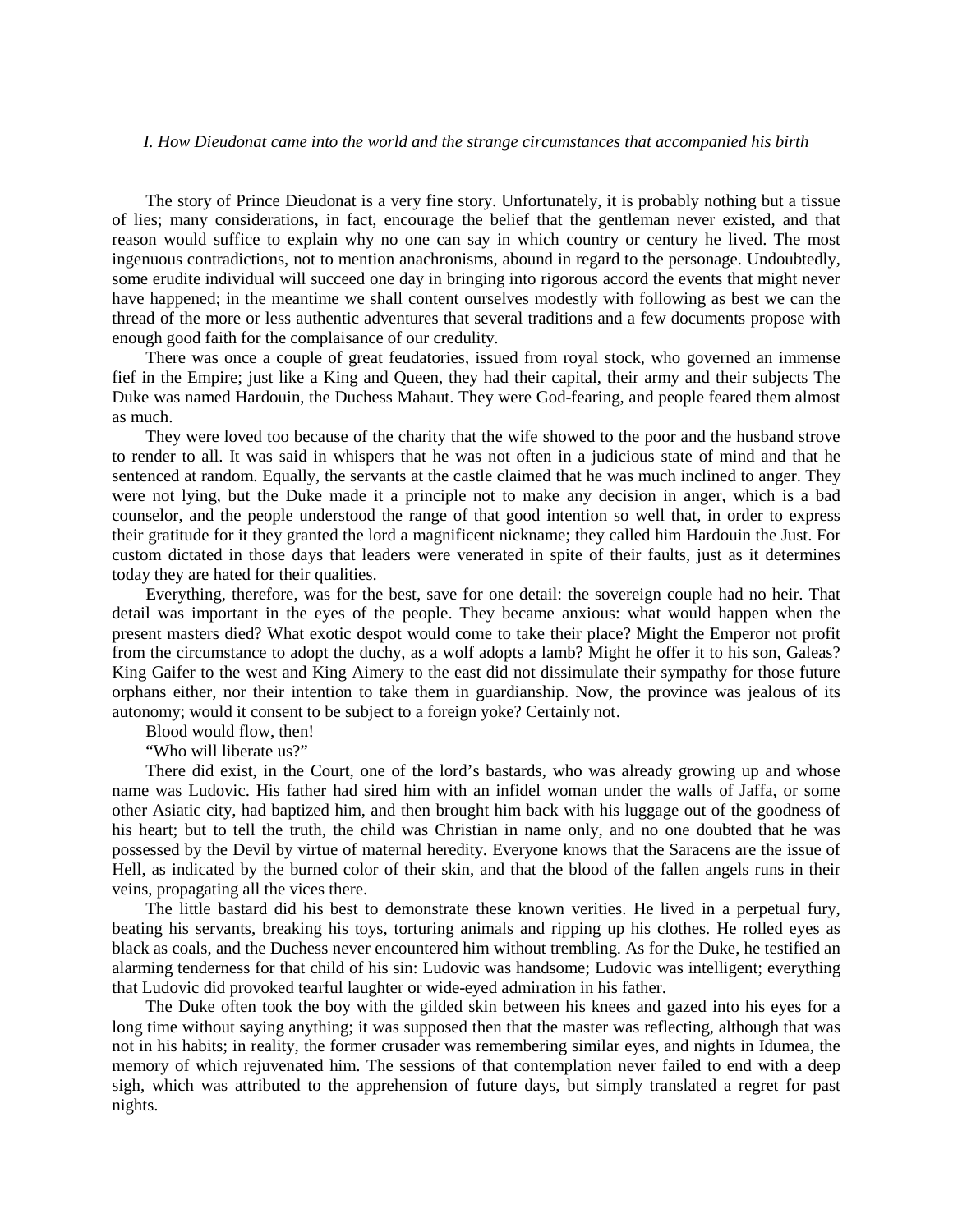Although there was cause for it, the effects of this predilection were feared; if the lord took it into his head to leave his fiefs and his crown to the dark-skinned boy, what a shame it would be for Christians to obey a Moor! Between that threat and the threat of foreign domination, where was salvation?

All salvation is in God. People had the good idea of addressing themselves to Him; on Sunday, and even during the week, thousands of prayers rose toward Heaven, to request therefrom a legitimate heir, an authentic scion of the sovereign and his veritable lady.

The supplications were heard on high.

One morning, the news spread that, in seven or eight months, the Duchess would bring into the world a male child. A daughter would have been no use, at least for what interested the people, and the latter did not hesitate in deciding that Heaven, since it was finally intervening, had the firm intention of being useful to the country.

The bells rang delightedly in the belfries of all the churches and convents; public prayers were organized to encourage God to continue His good work and prescribe that the future child really was a boy. They also wished that the prince would possess all the qualities of an excellent sovereign, and that desire was quite natural.

In order to be a good king, however, more virtues are required than to be a good man. That is why the saints in paradise were individually requested to furnish the embryo in question with the merits by which each of them was distinguished on earth; it was agreed between the faithful that every saint ought to bring his or her personal contribution, and to that end, would be individually solicited by all the Christians to which he or she had already testified a particular benevolence.

There is nothing like being in accord, and union makes strength; that precise organization had the result that was hoped. The saints of both sexes allowed themselves to be persuaded by the touching unanimity of an entire people; they judged that such a rare entente ought to be compensated, if only to set an example for peoples to come, and they interceded.

God listened to them. The child was made into a boy; then, day by day, during the months of the gestation, all the saints, at their annual festivals, brought their own particular virtues to him. Qualities of the mind as well as those of the heart arrived in the little fellow, numbered and classified, even before he was born. He also received the physical advantages: health, strength and beauty. For all these reasons it seemed appropriate to call him Dieudonat.

At the same time, in anticipation of immediate needs, the maidservants of the Duchess dressed a cradle and sewed swaddling clothes.

But the Devil, who never fails to get mixed up in our plans, watched these moral and material preparations; as is only just, he was anxious for his Ludovic, whose affairs were about to be compromised by that birth. For want of being able to make anything, he resolved to spoil everything, and add to the gifts of Heaven a present from Hell.

He drew up his plan: the Duchess would take charge of alerting him herself when the first pains extracted a cry from her, for our cries of pain are the Devil's daily bread, and he does not miss a single one. As soon as she screamed, he came running. Taking advantage of the disorder that reigned in the castle, he presented himself in the disguise of an old beggar woman.

In that era, sovereign ladies gave birth in public, to avoid substitutions of children, and access to the natal chamber was permitted to all. The Evil One penetrated without difficulty into the hall of honor where the chatelaine was lying on her splendid bed. Slipping between the chambermaids he came all the way to the cradle, and there he put his hands together hypocritically, with an expression of admiration, shed two tears on to the wrinkled skin of his cheeks and said:

"I too would like to make you a present, dear child, and this is mine: all your wishes will be granted irrevocably."

Who was very astonished, on hearing those words? The Duke, the Duchess and all the servants. It was thought that the old woman was a fay, and perhaps even the Madonna. Think of it! His wishes granted—all of them! What a gift! Emperors did not have as much, nor the Pope in Rome.

The Duke approached the old woman.

"Did I hear correctly, my Lady? The wishes of our child will be granted—all of them?"